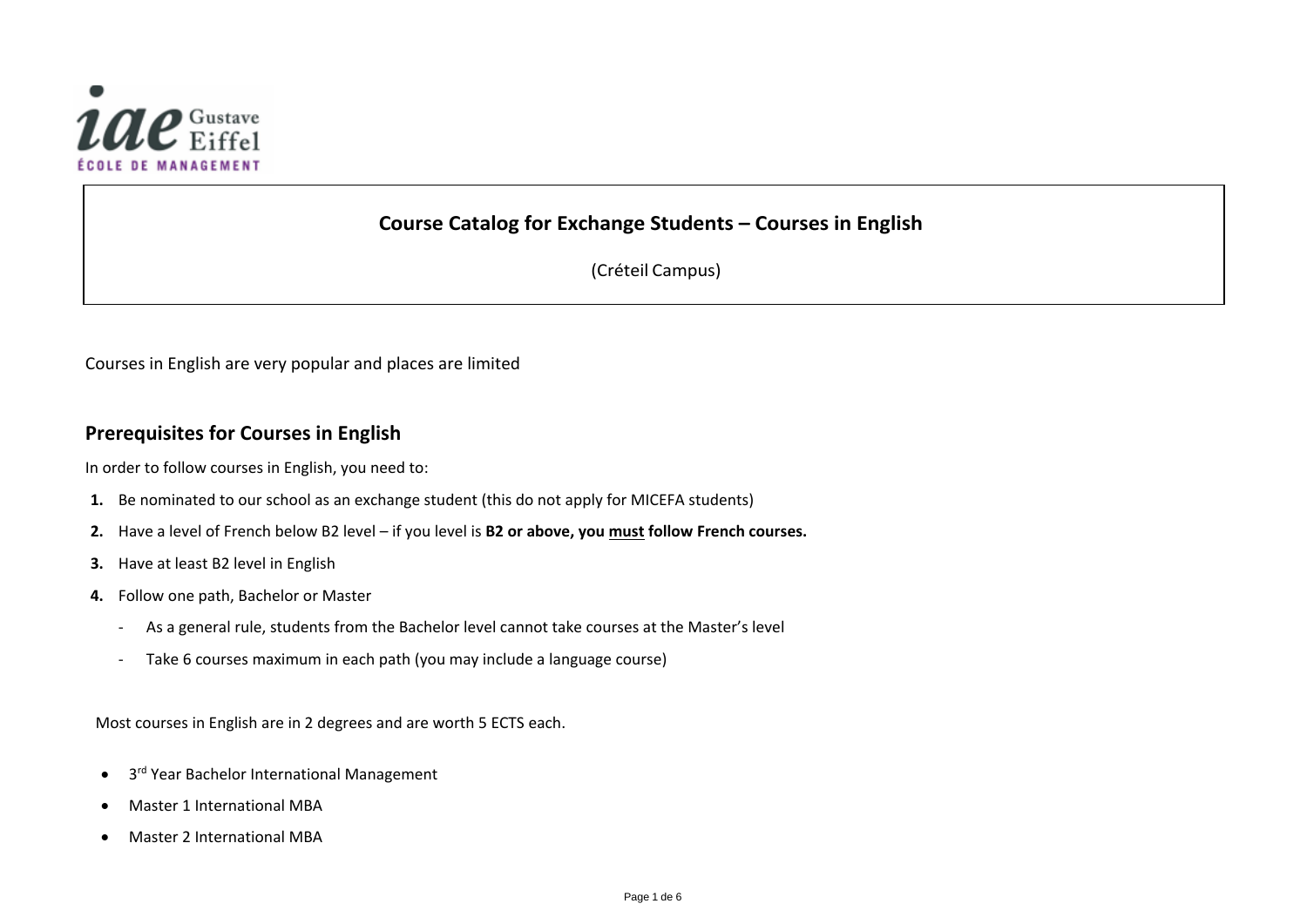### **Academic Calendar**

Courses and degrees are organized as such:

- Semester 1/ Fall Semester: From mid September to end of December (Christmas Break)
- Semester 2 / Spring Semester: From early January to end of April

**You may NOT arrive later than a week after the start of the semester. If you do so, you may fail all your academic exchange. Please note that 3 year Bachelor start in late January and Master 2 International MBA courses end in late February.**

## **Teaching Philosophy**

Most courses are taught in a quasi-seminar style in small groups (from 15 to 35 students) with a case study approach.

Courses are usually from 9 to 5 PM from Monday to Friday.

Lectures usually last from 3 to 4 hours and it is not unusual to have full days sessions (7h) with business practitioners.

Attendance and student's engagement is mandatory (you may only miss 2 lectures)

### **Evaluation**

Most courses are in continuous assessment with readings, presentations, case study, quiz, applied projects but some courses organize a final exam. If you have at least 06/20, we apply a compensation between evaluation but you mustn't have below 10/20

If you don't validate your course, you will have to take a makeover exam session on site in June along with other degree seeking students.

| Average or grade        | Degreeseekingstudents:<br>Distinctions «Mentions» | <b>Exchange students</b> |
|-------------------------|---------------------------------------------------|--------------------------|
| $16 \le$ Grade $\le 20$ | «Très bien» A                                     | Pass                     |
| $14 \le$ Grade $< 16$   | «Bien» B                                          |                          |
| $12 \le$ Grade $< 14$   | «Assez Bien» C                                    |                          |
| $10 \le$ Grade $< 12$   | «Passable» D                                      |                          |
| $0 \le$ Grade $< 10$    | «Ajourné» F                                       | Fail                     |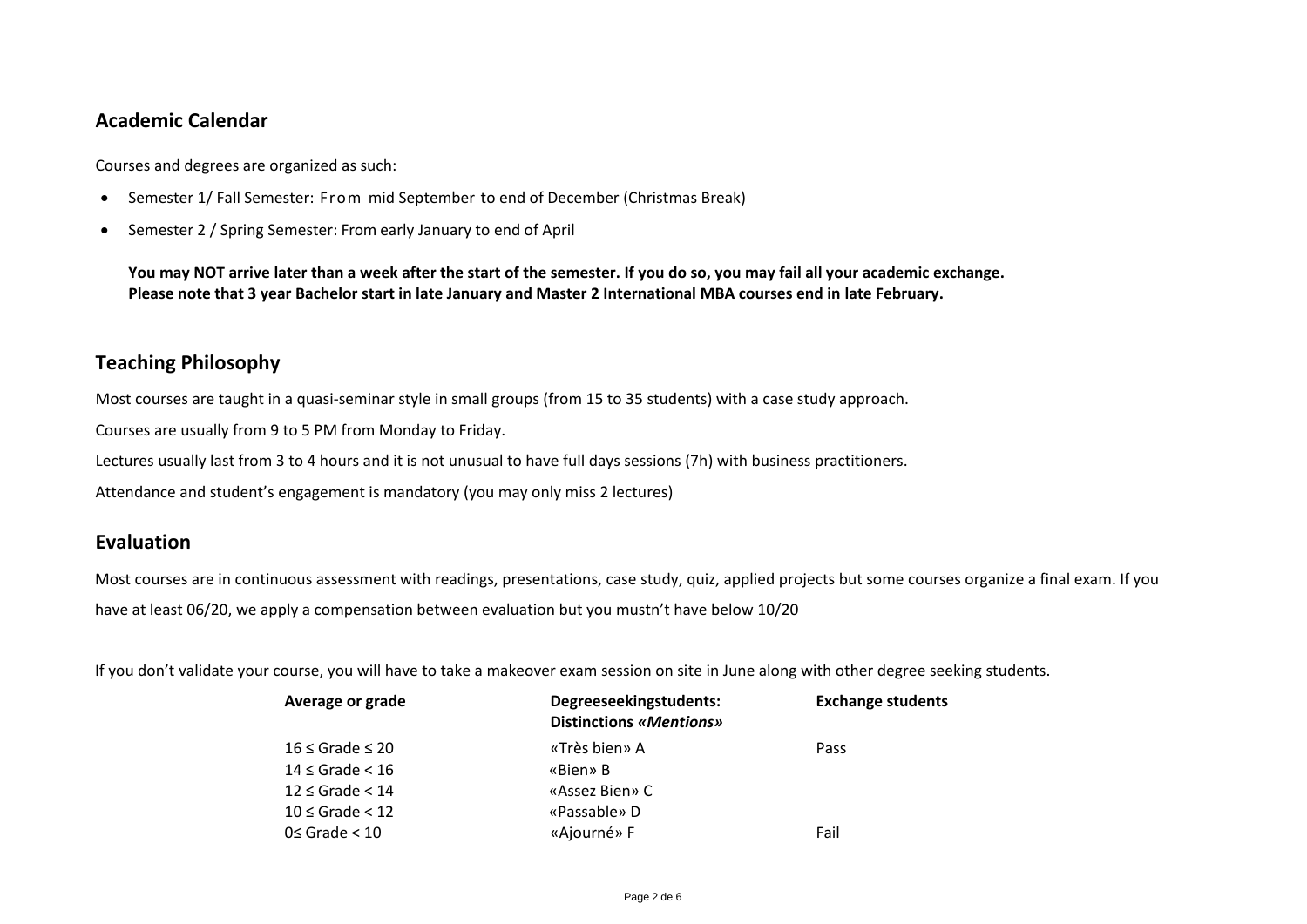#### **SEMESTER 1 - FALL SEMESTER**

### **(From mid September to end of December)**

| <b>UNDERGRADUATE/ BACHELOR LEVEL</b>       |                          |                     |             |                                                               |                                                                                                                                                                                                                                                                                                                                                                                                                                                                                                                                                                                |  |  |
|--------------------------------------------|--------------------------|---------------------|-------------|---------------------------------------------------------------|--------------------------------------------------------------------------------------------------------------------------------------------------------------------------------------------------------------------------------------------------------------------------------------------------------------------------------------------------------------------------------------------------------------------------------------------------------------------------------------------------------------------------------------------------------------------------------|--|--|
| <b>Degree</b>                              | <b>Credits</b><br>(ECTS) | <b>Course Level</b> | Course code | Course's name                                                 | Brief Description of the Course in English                                                                                                                                                                                                                                                                                                                                                                                                                                                                                                                                     |  |  |
| L3 Bachelor in International<br>Management | 5                        | L3 Undergraduate    | L3 MI       | <b>Competitive Intelligence</b>                               | This course will focus on global competitive intelligence: the tools and methods that enhance strategic and tactical decision<br>making in the analysis and interpretation of business data related to current and emerging competitors. The intelligence<br>process and how to build business advantage by the collection and analysis of the capabilities, vulnerabilities, market<br>positioning and strategic planning of competitors using open source information.<br>The course is team-oriented, project-based and grounded in the relevant legal and ethical context. |  |  |
| L3 Bachelor in International<br>Management | 5                        | L3 Undergraduate    | L3 MI       | <b>Data Analysis (Applied Statistics</b>                      | The aim of the course is to give the students basic knowledge in data analysis for businesses from both theoretical as well as<br>practical perspective.<br>It will focus on the uses of information, formulating problems, data collection, drawing conclusions and reporting. Analysis<br>methods for qualitative data will include data displays, coding, causal and content analysis. Descriptive and inferential<br>statistical techniques for quantitative data will be introduced.                                                                                      |  |  |
| L3 Bachelor in International<br>Management | 5                        | L3 Undergraduate    | L3 MI       | <b>Fundamentals of Management Accounting &amp;</b><br>Control | This course is about the use of accounting information by managers for decision making, performanceevaluation and<br>control. The goal is to provide students with a conceptual framework for identifying and resolving accounting issues<br>faced by managers.                                                                                                                                                                                                                                                                                                                |  |  |
| L3 Bachelor in International<br>Management | 5                        | L3 Undergraduate    | L3 MI       | <b>Management of Information Systems</b>                      | Aims of the MIS module:<br>- To understand the fundamentals of IS<br>- To understand the relationship between Business Performance and IS<br>- To apprehend Project Management within an IS environment<br>To provide students a sight of the future innovations in IS and their implications on the organization                                                                                                                                                                                                                                                              |  |  |
| L3 Bachelor in International<br>Management | 5                        | L3 Undergraduate    | L3 MI       | <b>Principles of Finances</b>                                 | This course introducing the fundamental principles of asset valuation within the framework of modern portfolio theory. The<br>key analytical principles are present value, option value, risk/diversification and arbitrage. These quantitative tools are used<br>to value stocks, bonds, options, and other derivatives, with applications to portfolio selection, risk management and market<br>structure                                                                                                                                                                    |  |  |
| L3 Bachelor in International<br>Management | .5                       | L3 Undergraduate    | L3 MI       | <b>Principles of Human Resource Management</b>                | The study of effectively selecting, utilizing, assessing and developing managers as well as the role of the Human Resource<br>Department in administering human resources in a changing and demanding environment. Experience in developing and<br>utilizing behavioral science research methods to assess effectiveness.                                                                                                                                                                                                                                                      |  |  |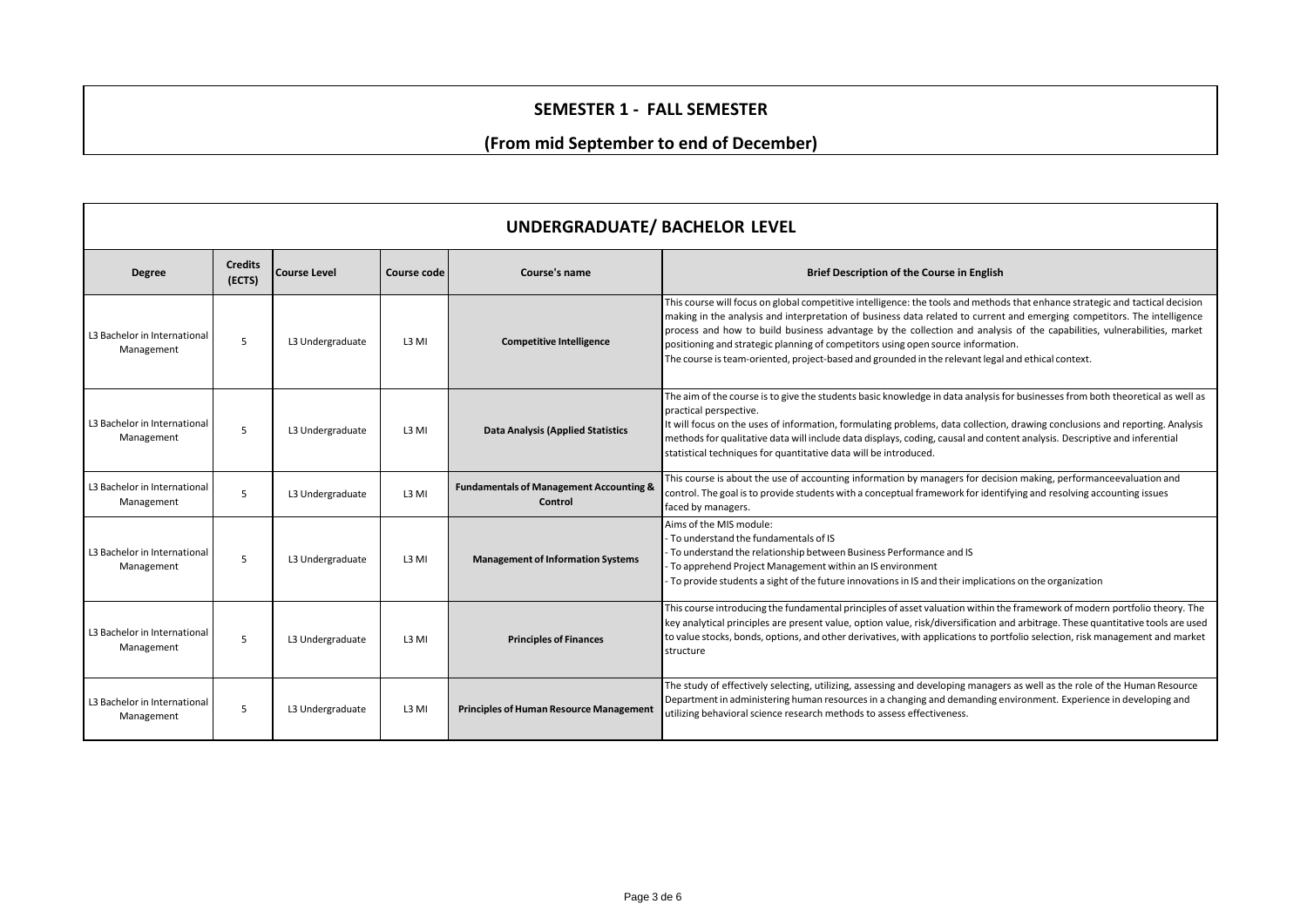| L3 Bachelor in International<br>Management | 5            | L3 Undergraduate | L3 MI             | <b>Principles of Operation Management</b><br>(Supply Chain) | Provide students with an understanding of the Operation Management stakes in a company. Be able to<br>identify issues and come up with recommendations at strategical and tactical levels.                                                                                                                                                                                                                                                                                                                                                                                                              |
|--------------------------------------------|--------------|------------------|-------------------|-------------------------------------------------------------|---------------------------------------------------------------------------------------------------------------------------------------------------------------------------------------------------------------------------------------------------------------------------------------------------------------------------------------------------------------------------------------------------------------------------------------------------------------------------------------------------------------------------------------------------------------------------------------------------------|
| L3 Bachelor in International<br>Management | $\mathbf{a}$ | L3 Undergraduate | L <sub>3</sub> MI | <b>Doing Business Abroad</b>                                | This course is about cross cultural communication and helps students in written and oral fields to enable them to better<br>communicate using a variety of methods and tools such as the work book, role plays and presentations. There is a strong<br>emphasis on Group work and student interaction to help achieve these objectives                                                                                                                                                                                                                                                                  |
| L3 Bachelor in International<br>Management | 5            | L3 Undergraduate | L3 MI             | <b>Global Brand Management (Marketing)</b>                  |                                                                                                                                                                                                                                                                                                                                                                                                                                                                                                                                                                                                         |
| L1 Bachelor in International<br>Management | 5            | L1 Undergraduate | L <sub>1</sub> MI | <b>Marketing and Negotiation</b>                            | Part 1 introduces and defines marketing; it focuses on presenting the importance, the goals and the content of the<br>discipline, as well as the most important terms used by marketers; students learn how to define and quantify market<br>characteristics; they also start to think as marketers through the identification of market opportunities.<br>Part 2 focuses on the strategic aspects of marketing : students go through three major steps in the marketing process :<br>segmentation, targeting and positioning. Part 3 is dedicated to the key elements of the marketing                 |
| L2 Bachelor in International<br>Management | -5           | L2 Undergraduate | $L2$ MI           | <b>Organization Theory</b>                                  | This course The course explains and illustrates organizational phenomena and their dynamics. Organization Theory (OT) is a<br>set of diverse approaches and models that are at times incommensurate with one another.<br>We first focus on <i>macrotheory</i> initially rooted in economics, sociology and social psychology that takes the organization as<br>the level of analysis.<br>Then we turn to microtheory (or Organization behaviour), drawing on microeconomics and cognitive psychology, which<br>tackle Organizations from the perspective of small groups or individual decision-making. |

| <b>GRADUATE/ MASTER LEVEL</b> |   |                                         |         |                                                 |                                                                                                                                                                                                                                                                                                                                                                                                                                    |  |  |
|-------------------------------|---|-----------------------------------------|---------|-------------------------------------------------|------------------------------------------------------------------------------------------------------------------------------------------------------------------------------------------------------------------------------------------------------------------------------------------------------------------------------------------------------------------------------------------------------------------------------------|--|--|
| International MBA (M1)        | 5 | M1 / M2 Graduate<br>(closed to Seniors) | M1 IMBA | <b>Corporate Social Responsibiliity</b>         | The course explores different ways in which companies can incorporate societal and environmental perspectives into strategic<br>thinking, as well as the challenges and dilemmas involved in this process.                                                                                                                                                                                                                         |  |  |
| International MBA (M1)        | 5 | M1 / M2 Graduate<br>(closed to Seniors) | M1 IMBA | International marketing                         | This course is designed to give an overview of marketing processes and marketing principles and provides students with the<br>opportunity to apply the key concepts to practical business situations                                                                                                                                                                                                                               |  |  |
| International MBA (M1)        | 5 | M1 / M2 Graduate<br>(closed to Seniors) | M1 IMBA | <b>Organizational Behaviour</b>                 | The purpose of the course (Organizational Behaviour) is to increase students effectiveness and skill in observing,<br>understanding and managing behavior in organizations improve decision making                                                                                                                                                                                                                                 |  |  |
| International MBA (M1)        | 5 | M1 / M2 Graduate<br>(closed to Seniors) | M1 IMBA | <b>Economic Analysis for Business Decisions</b> | The aim of this lecture is to present the basic concept of microeconomics to the students. We are using a large number of<br>examples and we confront the theory with the reality of nowadays economy. We want the students to be able to use the<br>microeconomic intuitions in order to understand every day economic events. We are training them to use quantitative and<br>qualitative surveys of households and enterprises. |  |  |
| International MBA (M2)        | 5 | M1/M2 Graduate<br>(closed to Seniors)   | M1 MBA  | <b>Corporate Finance</b>                        | Objective of the course is an introduction to Corporate Finance                                                                                                                                                                                                                                                                                                                                                                    |  |  |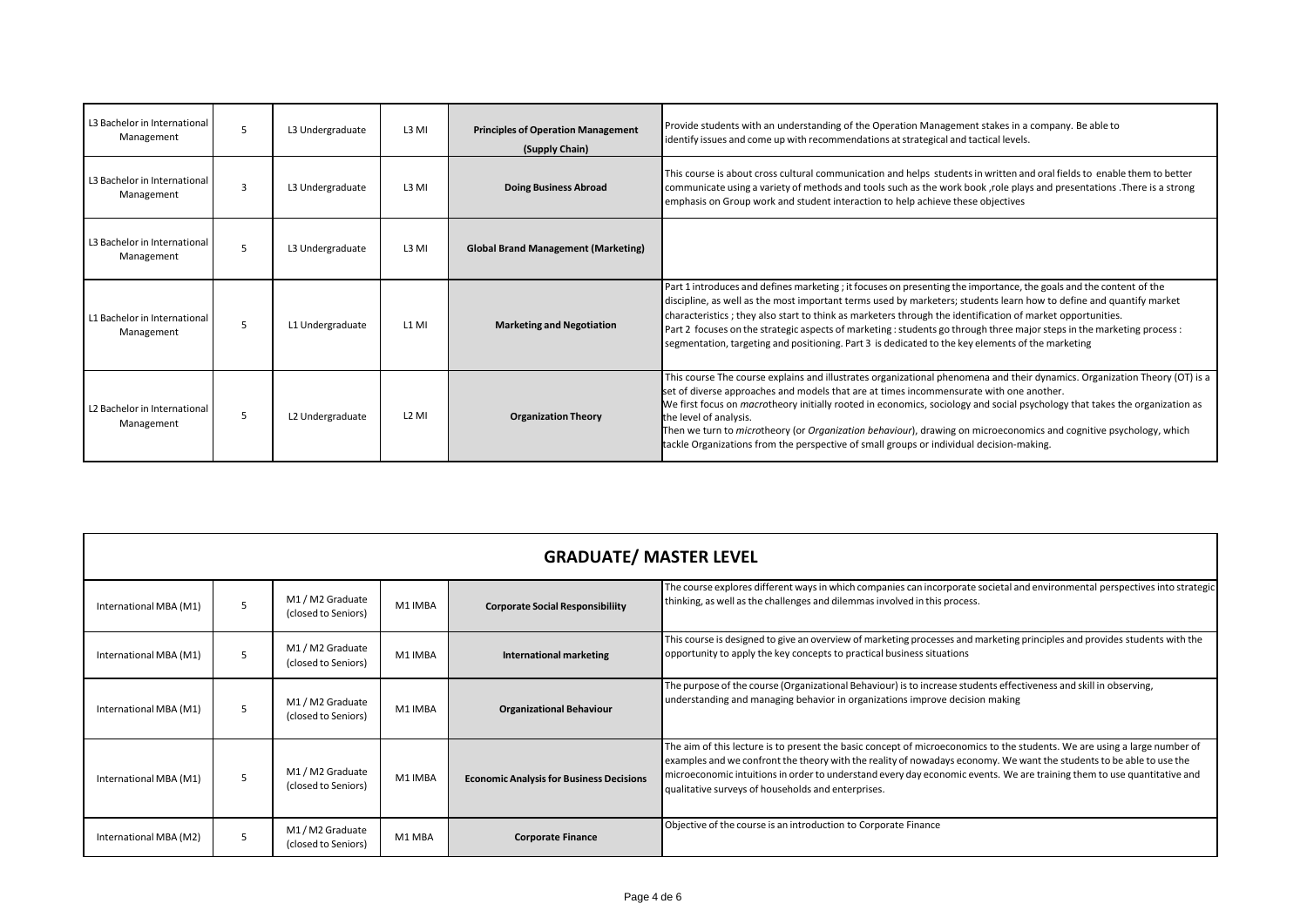| International MBA (M1)                      | 5              | M1 / M2 Graduate<br>(closed to Seniors) | M1 IMBA              | <b>Business Communication</b>                               | This course introduces students to general business communication theory, the function of corporate communication, how<br>companies communicate with key audiences, both internal and external and it is finally aimed to improve student's oral and<br>written communication skills.                                                                                                                                                                                                                                                                               |
|---------------------------------------------|----------------|-----------------------------------------|----------------------|-------------------------------------------------------------|---------------------------------------------------------------------------------------------------------------------------------------------------------------------------------------------------------------------------------------------------------------------------------------------------------------------------------------------------------------------------------------------------------------------------------------------------------------------------------------------------------------------------------------------------------------------|
| International MBA (M1)                      | 5              | M1 / M2 Graduate<br>(closed to Seniors) | M1 IMBA              | <b>International Strategic Management</b>                   | The course introduces students to the field of Strategic Management. It focuses on strategic choices and international<br>comparisons.                                                                                                                                                                                                                                                                                                                                                                                                                              |
| International MBA (M2)                      | 5              | M1 / M2 Graduate<br>(closed to Seniors) | M1 M2<br><b>IMBA</b> | <b>Business Game</b>                                        | This course will help students to understand the financial management of a firm and the trade-offs between different<br>strategies, perform valuations of basic financial instrument and create an objective valuation of afirm. It is organized in mid<br>december                                                                                                                                                                                                                                                                                                 |
| International MBA (M2)                      | 5              | M1 / M2 Graduate<br>(closed to Seniors) | M2 IMBA              | Uncertainty, Data and Judgement                             | This course is about business statistics and decision making in a complex environment.                                                                                                                                                                                                                                                                                                                                                                                                                                                                              |
| International MBA (M2)                      | 5              | M1 / M2 Graduate<br>(closed to Seniors) | M2 IMBA              | <b>International Business Law</b>                           | The course is designed to provide students with an overview of the framework of international business law. The course aims<br>to cover international contracts, the resolution of international commercial disputes, a brief overview of the existing<br>international regulatory bodies in international business and address additional legal issues stemming from the globalization<br>of business.                                                                                                                                                             |
| International MBA (M2)                      | 5              | M1 / M2 Graduate<br>(closed to Seniors) | M2 IMBA              | <b>Global &amp; European Economics</b>                      | This course is a quick introduction to the major global and european macroeconomic issues of the time. It gives an overview<br>of the basic concepts and ideas which are necessary to understand the present crisis situation.                                                                                                                                                                                                                                                                                                                                      |
| International MBA (M2)                      | 5              | M1/M2 Graduate<br>(closed to Seniors)   | M2 IMBA              | <b>Corporate Finance</b>                                    | Objective of the course is an introduction to Corporate Finance                                                                                                                                                                                                                                                                                                                                                                                                                                                                                                     |
| International MBA (M2)                      | 5              | M1 / M2 Graduate<br>(closed to Seniors) | M <sub>2</sub> IMBA  | <b>Global Brand Management</b><br>(International Marketing) | This course is an introduction to global brand management                                                                                                                                                                                                                                                                                                                                                                                                                                                                                                           |
| International MBA (M2)                      | 5              | M1 / M2 Graduate<br>(closed to Seniors) | M2 IMBA              | <b>Innovation Management</b>                                | The module builds on prerequisites in strategy and marketing and focuses on the dynamics of value creation, to understand<br>further how organizations develop distinctive resources and competences and build and sustain competitive advantage.<br>The design of innovative value propositions and architectures involves capabilities and market dynamics, which are<br>particularly impacted by the evolution of technologies and society.                                                                                                                      |
| International MBA (M2)                      | 5              | M1 / M2 Graduate<br>(closed to Seniors) | M <sub>2</sub> IMBA  | <b>Business Ethics</b>                                      |                                                                                                                                                                                                                                                                                                                                                                                                                                                                                                                                                                     |
| Logistique et Achats<br>Internationaux (M2) | $\overline{2}$ | M1 / M2 Graduate<br>(closed to Seniors) | M <sub>2</sub> LAI   | <b>Intercultural Management</b>                             | The first objective is to increase awareness of students' own cultural assumptions and respect for other cultural perspectives.<br>The second objective is to develop and expand knowledge and understanding about the basic drives behind national and<br>organizational cultural differences and the impact of cultural differences on cross cultural issues in organizations. The third<br>objective is to acquire an understanding of the effectiveness of different strategies of international managers working in<br>International Purchasing and Logistics. |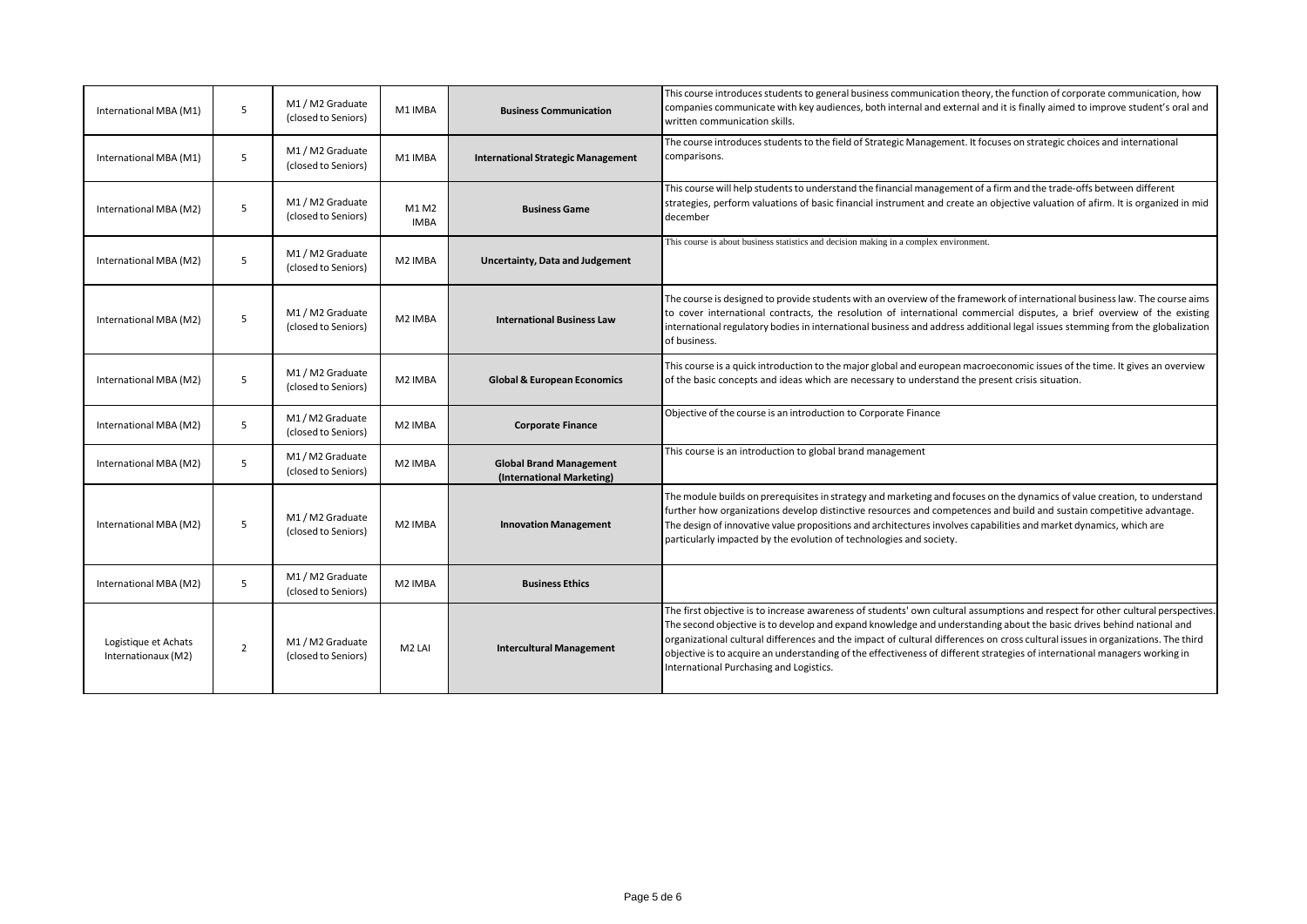### **SEMESTER 2 - SPRING SEMESTER**

# **(From early January to end of April - Makeover exam session held in June )**

| <b>UNDERGRADUATE/ BACHELOR LEVEL</b>       |                          |                     |                   |                                                                        |                                                                                                                                                                                                                                                                                                                                                                                                                                                                                                                                                                                |  |
|--------------------------------------------|--------------------------|---------------------|-------------------|------------------------------------------------------------------------|--------------------------------------------------------------------------------------------------------------------------------------------------------------------------------------------------------------------------------------------------------------------------------------------------------------------------------------------------------------------------------------------------------------------------------------------------------------------------------------------------------------------------------------------------------------------------------|--|
| <b>Degree</b>                              | <b>Credits</b><br>(ECTS) | <b>Course Level</b> | Course code       | Course's name                                                          | Brief Description of the Course in English                                                                                                                                                                                                                                                                                                                                                                                                                                                                                                                                     |  |
| L3 Bachelor in International<br>Management | $\overline{5}$           | L3 Undergraduate    | L <sub>3</sub> MI | <b>Competitive Intelligence</b>                                        | This course will focus on global competitive intelligence: the tools and methods that enhance strategic and tactical decision<br>making in the analysis and interpretation of business data related to current and emerging competitors. The intelligence<br>process and how to build business advantage by the collection and analysis of the capabilities, vulnerabilities, market<br>positioning and strategic planning of competitors using open source information.<br>The course is team-oriented, project-based and grounded in the relevant legal and ethical context. |  |
| L3 Bachelor in International<br>Management | 5                        | L3 Undergraduate    | L3 MI             | <b>Data Analysis (Applied Statistics</b>                               | The aim of the course is to give the students basic knowledge in data analysis for businesses from both theoretical as well as<br>practical perspective.<br>It will focus on the uses of information, formulating problems, data collection, drawing conclusions and reporting. Analysis<br>methods for qualitative data will include data displays, coding, causal and content analysis. Descriptive and inferential<br>statistical techniques for quantitative data will be introduced.                                                                                      |  |
| L3 Bachelor in International<br>Management | 5                        | L3 Undergraduate    | L3 MI             | <b>Fundamentals of Management Accounting &amp;</b><br>Control          | This course is about the use of accounting information by managers for decision making, performanceevaluation and<br>control. The goal is to provide students with a conceptual framework for identifying and resolving accounting issues<br>faced by managers.                                                                                                                                                                                                                                                                                                                |  |
| L3 Bachelor in International<br>Management | 5                        | L3 Undergraduate    | L3 MI             | <b>Management of Information Systems</b>                               | Aims of the MIS module:<br>To understand the fundamentals of IS<br>To understand the relationship between Business Performance and IS<br>To apprehend Project Management within an IS environment<br>To provide students a sight of the future innovations in IS and their implications on the organization                                                                                                                                                                                                                                                                    |  |
| L3 Bachelor in International<br>Management | 5                        | L3 Undergraduate    | L <sub>3</sub> MI | <b>Principles of Finances</b>                                          | This course introducing the fundamental principles of asset valuation within the framework of modern portfolio theory. The<br>key analytical principles are present value, option value, risk/diversification and arbitrage. These quantitative tools are used<br>to value stocks, bonds, options, and other derivatives, with applications to portfolio selection, risk management and market<br>structure                                                                                                                                                                    |  |
| L3 Bachelor in International<br>Management | 5                        | L3 Undergraduate    | L3 MI             | <b>Principles of Human Resource Management</b>                         | The study of effectively selecting, utilizing, assessing and developing managers as well as the role of the Human Resource<br>Department in administering human resources in a changing and demanding environment. Experience in developing and<br>utilizing behavioral science research methods to assess effectiveness.                                                                                                                                                                                                                                                      |  |
| L3 Bachelor in International<br>Management | 5                        | L3 Undergraduate    | L3 MI             | <b>Principles of Operation Management</b><br>(Supply Chain Management) | Provide students with an understanding of the Operation Management stakes in a company. Be able to<br>identify issues and come up with recommendations at strategical and tactical levels.                                                                                                                                                                                                                                                                                                                                                                                     |  |
| L3 Bachelor in International<br>Management | 3                        | L3 Undergraduate    | L3 MI             | <b>Doing Business Abroad</b>                                           | Help students in written and oral fields to enable them to better communicate using a variety of methods and tools such as<br>the work book, role plays and presentations . There is a strong emphasis on Group work and student interaction to help<br>achieve these objectives                                                                                                                                                                                                                                                                                               |  |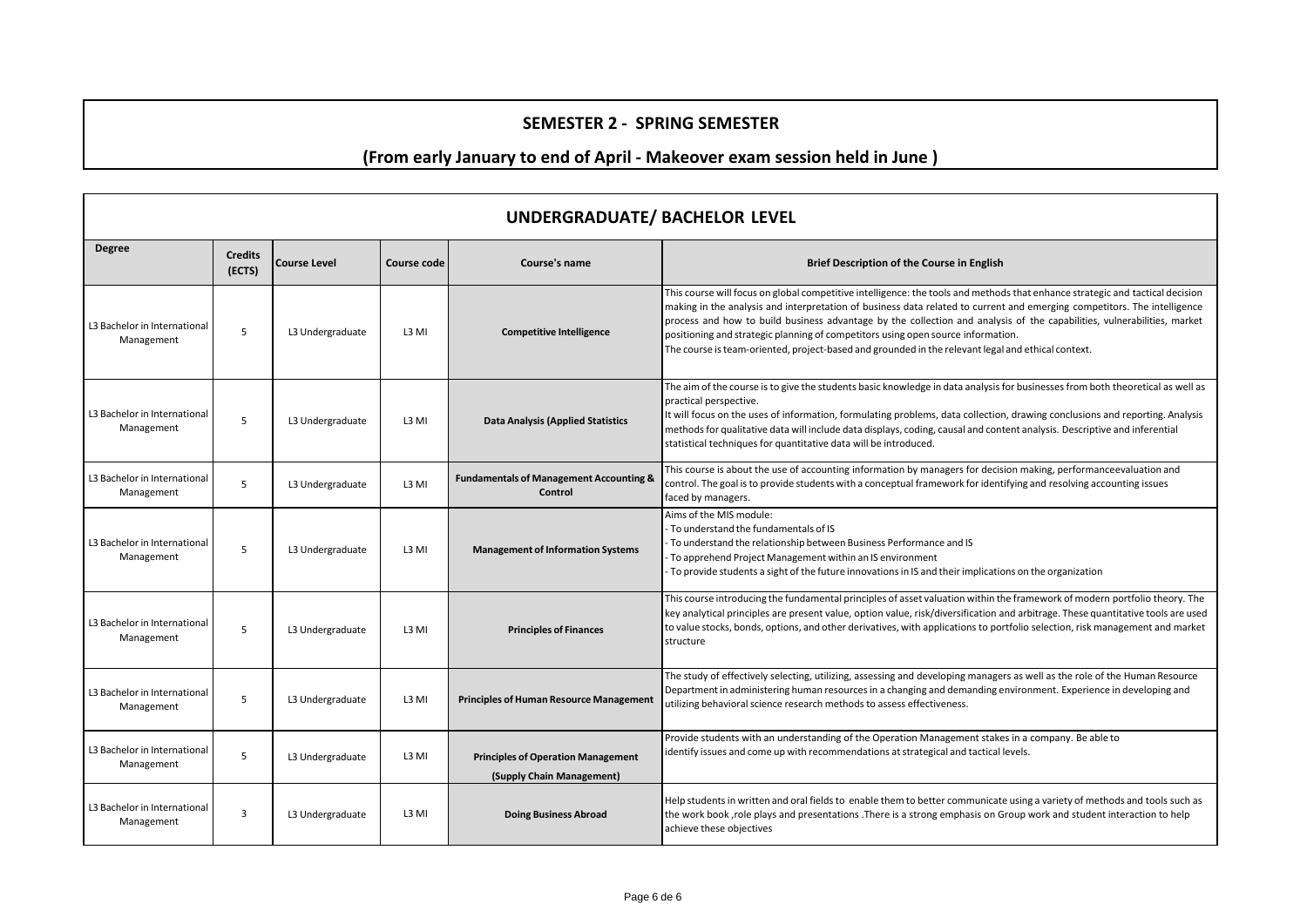| L3 Bachelor in International<br>Management | L3 Undergraduate             | L <sub>3</sub> MI | <b>Global Brand Management (Marketing)</b> |                                                                                                                                                                                        |
|--------------------------------------------|------------------------------|-------------------|--------------------------------------------|----------------------------------------------------------------------------------------------------------------------------------------------------------------------------------------|
| L2 Bachelor in International<br>Management | L2 Undergraduate             | L <sub>2</sub> MI | <b>Communication and Social Codes</b>      | This course introduces students to general business communication techniques. Through simulations and presentations,<br>students will improve their own business communication skills. |
| L1 Bachelor in International<br>Management | L1 Undergraduate             | L <sub>2</sub> MI | <b>Accounting</b>                          | The goal is to provide students an introduction to the basics of Accounting in France and the main international standards.                                                            |
| L2 Bachelor in International<br>Management | L <sub>2</sub> Undergraduate | $L2$ MI           | Introduction to Sociology                  |                                                                                                                                                                                        |

| <b>GRADUATE/ MASTER LEVEL</b> |   |                                         |                     |                                                                                  |                                                                                                                                                                                                                                                                                                                                                                                                                                                                     |  |  |
|-------------------------------|---|-----------------------------------------|---------------------|----------------------------------------------------------------------------------|---------------------------------------------------------------------------------------------------------------------------------------------------------------------------------------------------------------------------------------------------------------------------------------------------------------------------------------------------------------------------------------------------------------------------------------------------------------------|--|--|
| International MBA (M1)        | 5 | M1 / M2 Graduate<br>(closed to Seniors) | M1 IMBA             | <b>Supply Chain Management</b>                                                   | Provide students with an understanding of the Supply Chain Management stakes in a company. Be able to<br>identify issues and come up with recommendations at strategical and tactical levels                                                                                                                                                                                                                                                                        |  |  |
| International MBA (M1)        | 5 | M1 / M2 Graduate<br>(closed to Seniors) | M1 IMBA             | Investment                                                                       | Prerequisite: In order to take "Investment", students must have basic notions in Finance<br>This course is designed<br>(1) to acquire a solid knowledge of the principles and practice of financial markets;<br>(2) to develop the tools necessary to make good financial decisions.                                                                                                                                                                                |  |  |
| International MBA (M1)        | 5 | M1 / M2 Graduate<br>(closed to Seniors) | M1 IMBA             | <b>Management Accounting and Control</b>                                         | This course is about the use of accounting information by managers for decision making, performanceevaluation and<br>control. The goal is to provide students with a conceptual framework for identifying and resolving accounting issues<br>faced by managers                                                                                                                                                                                                      |  |  |
| International MBA (M1)        | 5 | M1 / M2 Graduate<br>(closed to Seniors) | M1 IMBA             | <b>Human Resource Management</b>                                                 | The study of effectively selecting, utilizing, assessing and developing managers as well as the role of the Human Resource<br>Department in administering human resources in a changing and demanding environment. Experience in developing and<br>utilizing behavioral science research methods to assess effectiveness.                                                                                                                                           |  |  |
| International MBA (M1)        | 5 | M1 / M2 Graduate<br>(closed to Seniors) | M1 IMBA             | <b>Management Information System</b>                                             | This course is designed to:<br>1. understand the various information systems<br>2. consider the various possible applications of Information System (IS) in the organization<br>3. understand the organizational implications following the implementation of the different IS 4 apprehend IS<br>within concrete examples of firms                                                                                                                                  |  |  |
| International MBA (M1)        | 5 | M1 / M2 Graduate<br>(closed to Seniors) | M1 IMBA             | <b>European Business Law</b>                                                     | <u>rnis course will provide students with the fundamental tools they need in order to be able to do business with</u><br>the EU, whether they live in Europe or elsewhere. Students will gain an understanding of both the practical and theoretical<br>aspects of European business law. We will focus on topics central to business law and to economic analysis, such as free<br>movement law, competition law, environmental law, trade law and state aids law. |  |  |
| International MBA (M1)        | 5 | M1 / M2 Graduate<br>(closed to Seniors) | M1 IMBA             | <b>Entreprise 2,0</b>                                                            | Enterprise 2.0 module is targeted to update students with the new business practices in the post web 2.0<br>world. It focuses on the utilization of web 2.0 and Social Media technologies and their implications on marketing, Innovation,<br>knowledge management and strategic efforts of firms today.                                                                                                                                                            |  |  |
| Management et Conseil<br>(M1) | 5 | M1 / M2 Graduate<br>(closed to Seniors) | M1 MC               | <b>Globalization and Management</b><br>(Strategy and Global Organization Design) | This course is about the challenges of Globalization. Students will learn how to be an effective international manager in a<br>complex and dynamic global environment.                                                                                                                                                                                                                                                                                              |  |  |
| International MBA (M2)        | 5 | M1 / M2 Graduate<br>(closed to Seniors) | M <sub>2</sub> IMBA | Entrepreneurship                                                                 | Students will learn about the basic drives of Entrepreneurship in France and abroad and work on a virtual<br>company (Business Plan).                                                                                                                                                                                                                                                                                                                               |  |  |